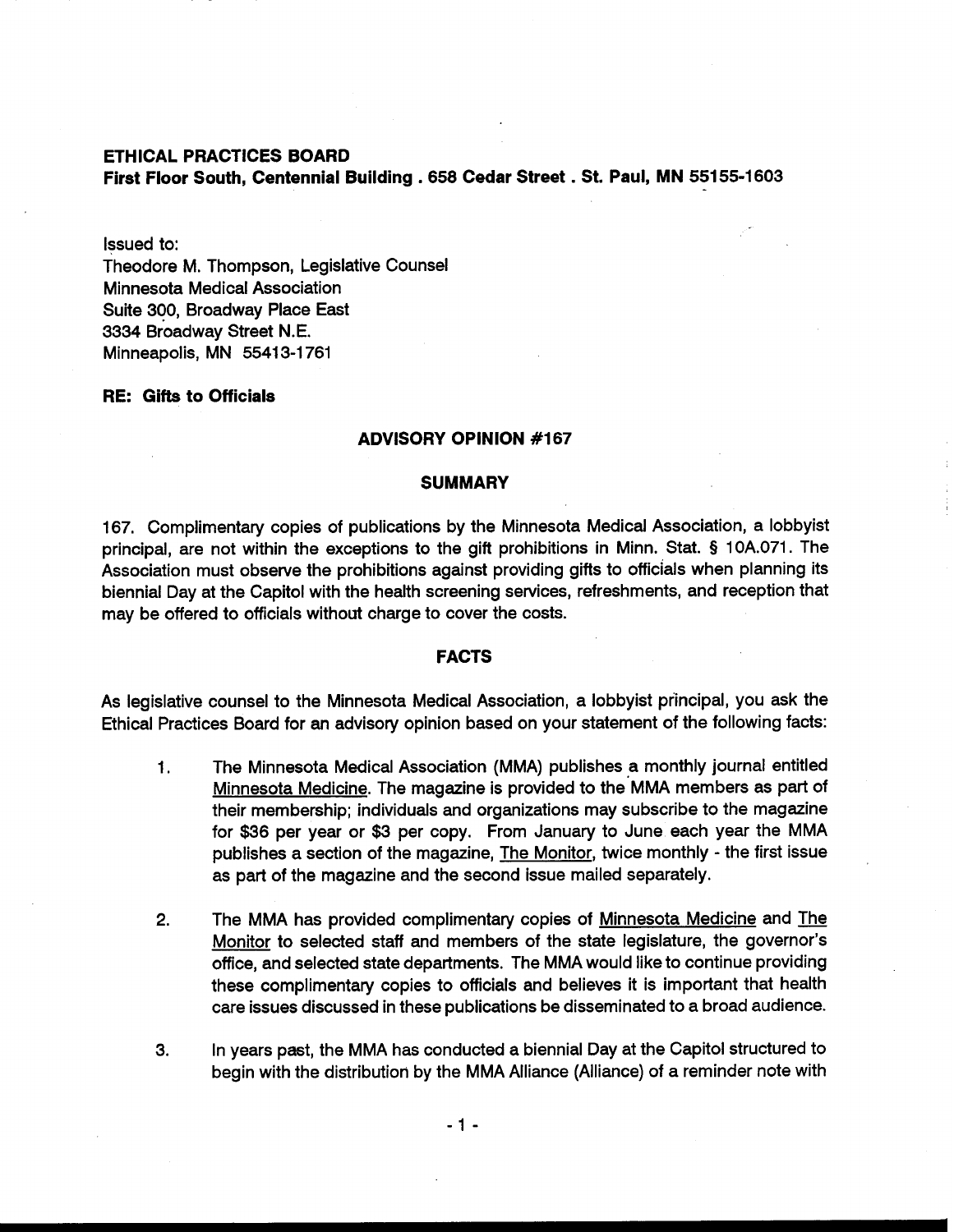some sort of trinket, such as an apple, to each member of the legislature. The Alliance is an independent, dues-paying membership organization of physician spouses. The cost of the trinkets is borne by the Alliance. The MMA and the Alliance work together but are separate, independent entities. The Alliance is not a lobbyist or a lobbyist principal.

- **4.** The Day at the Capitol includes a display with a variety of health screenings, informational materials, and refreshments, such as coffee, juice, cookies, and healthy-recipe foods. Volunteer physicians would tend the screening tables, and physicians and staff would be available to answer any questions and to assist people who stopped by.
- **5.** The display area and refreshments are part of the Day at the Capitol; however, they are not exclusively for legislators. The MMA welcomes members of the public as well as legislators and staff.
- **6.** Throughout the Day at the Capitol, individual physicians would be attending meetings with their legislators to discuss issues related to health care. After the day's activities, members of the legislature and the governor would be invited to a reception hosted by the MMA away from the Capitol. The reception is open to members of the MMA and the Alliance. Legislators are invited to the reception to speak with MMA members and every effort is made to assure that MMA and Alliance members are connected with their individual legislators.
- **7.** The program at the reception generally consists of welcoming comments from the MMA president, who introduces the primary guest speaker and the other legislators in attendance. While not very legislator is provided an opportunity to address the entire audience, all legislators are in attendance with the primary purpose of meeting with constituents in an informal setting.

# **QUESTION ONE**

May the Minnesota Medical Association, a lobbyist principal, distribute complimentary copies of Minnesota Medicine and The Monitor to officials?

#### **OPINION**

No. It is the opinion of the Board that complimentary copies of these publications provided to officials are not within the exceptions to the gift prohibitions in Minn. Stat. § 10A.071.

#### **QUESTION TWO**

A. May members of the MMA Alliance (physician spouses) give a small trinket, such as an apple, to the officials with a note on it?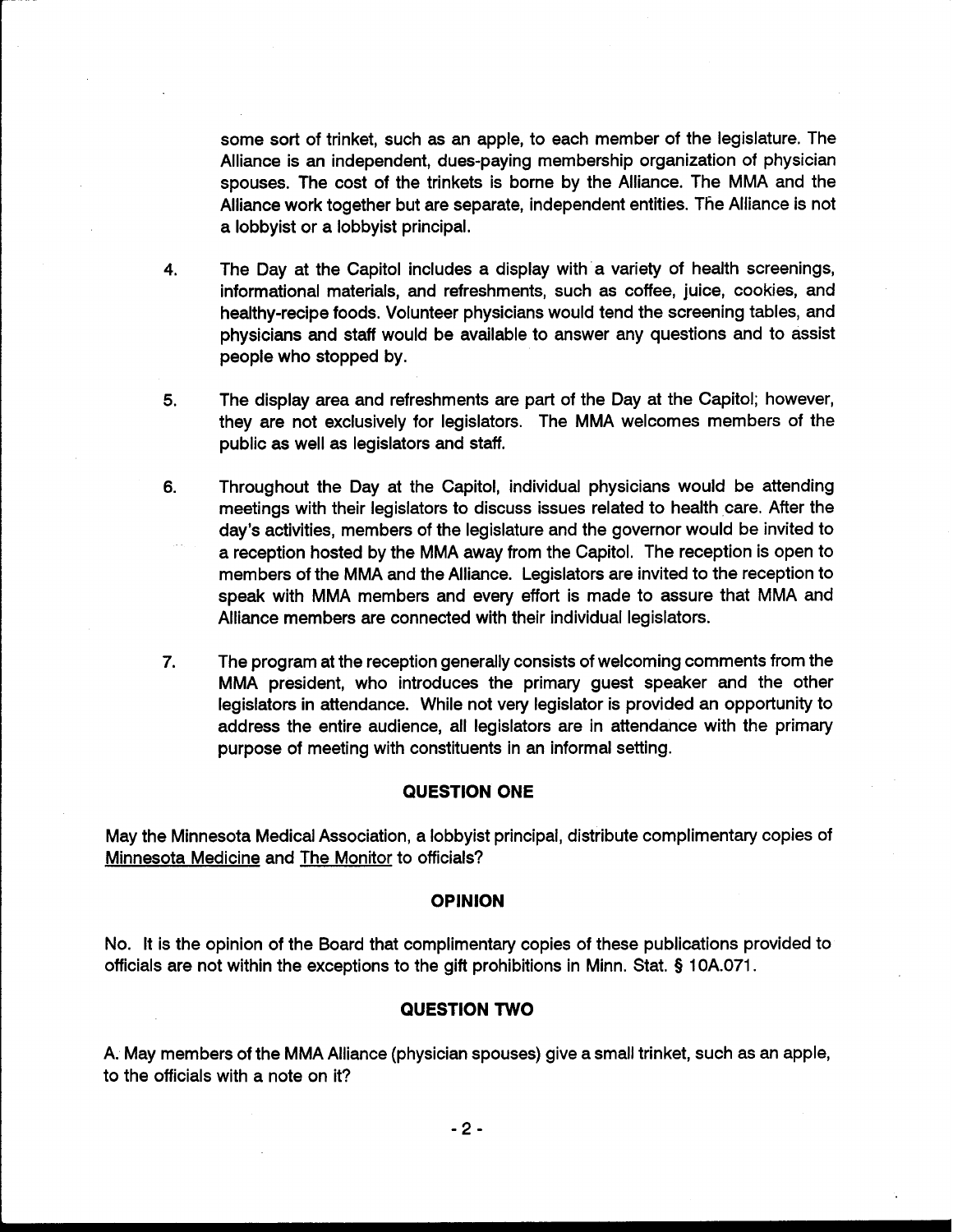B. Instead of an apple, could the item be a ceramic coffee cup with the Minnesota Medical Association logo imprinted on it?

# **OPINION**

- A. Yes. Officials may accept gifts from individuals or associations who are not lobbyists or lobbyist principals.
- B. Yes, provided the cost of the ceramic coffee cups with the MMA logo is paid by the Alliance.

## **QUESTION THREE**

May the Minnesota Medical Association sponsor display tables with literature on health-related topics that are open to the public and public officials alike?

#### **OPINION**

Yes, provided that any literature that may be distributed to officials is within the exception for informational materials of unexceptional value specified in Minn. Stat. § 1 OA.071, subd. (3)(a)(6).

## **QUESTION FOUR**

May the Minnesota Medical Association make food and beverages available at the display, which would be open to the public and to officials?

## **OPINION**

An organization that is a lobbyist principal may make food and beverages available to the public but may not provide food and beverages to officials unless the officials pay contemporaneously for the benefit. Minn. Stat. § 10A.071, subd. 1.

### **QUESTION FIVE**

May physicians, who are not lobbyists and who are members of the MMA, as part of the event, provide screening services open to the public and to officials, including checking for conditions such as high blood pressure and skin cancer, as part of the event?

#### **OPINION**

If the MMA pays for overhead costs associated with the screening services, then the services are provided, at least in part, by a lobbyist principal, and, therefore acceptance is prohibited unless the official pays contemporaneously for such costs. Officials may accept screening services from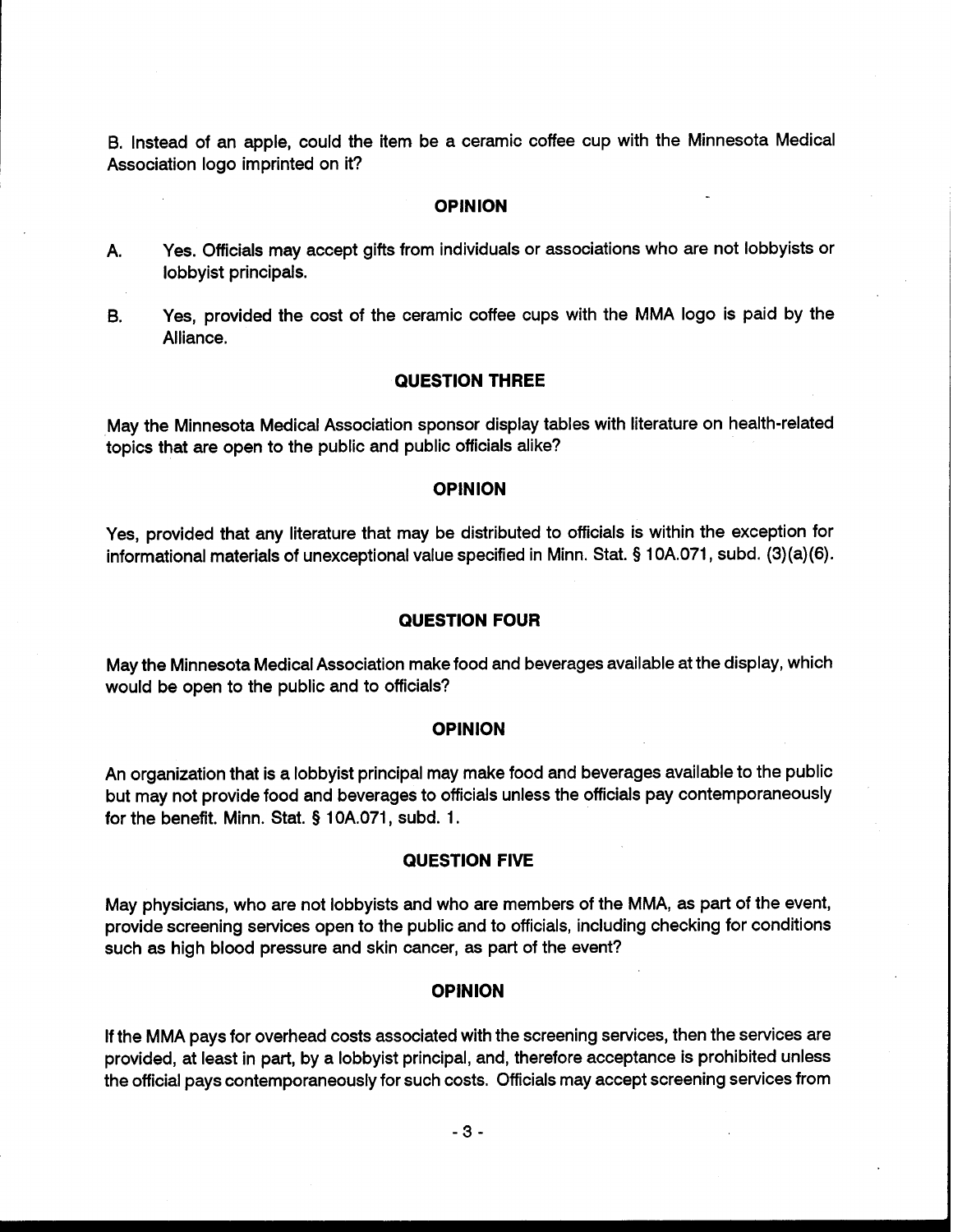physicians who are not lobbyists, provided the costs associated with the services are not paid by a lobbyist principal.

#### **QUESTION SIX**

May the MMA sponsor an evening reception at which legislators are invited to speak with constituents and respond to questions as part of a program highlighted by guest speakers, generally the governor or House and Senate leaders?

# **OPINION**

The Minnesota Medical Association may sponsor the reception, but an official is prohibited from accepting complimentary admission to the reception unless the official appears to make a speech or answer questions as part of the program. Minn. Stat. § 10A.071, subd. 3 (a)(7).

Issued:  $10-29-199$ 

. . .

...

John L. Holahan, Jr., Chair Ethical Practices Board

## **PERTINENT STATUTES**

Minn. Stat. **5** 1 OA.O1 DEFINITIONS provides:

Subd. 11. (a) "Lobbyist" means an individual:

(1) engaged for pay or other consideration, or authorized to spend money by another individual, association, political subdivision, or public higher education system, who spends more than five hours in any month or more than \$250, not including the individual's own travel expenses and membership dues, in any year, for the purpose of attempting to influence legislative action or administrative action, or the official action of a metropolitan governmental unit, by communicating or urging others to communicate with public or local officials.

Subd. 28. **Principal.** "Principal" means an individual or association that:

(1) spends more than \$500 in the aggregate in any calendar year to engage a lobbyist, compensate a lobbyist, or authorize the expenditure of money by a lobbyist; or

(2) is not included in clause (1) and spends a total of at least \$50,000 in any calendar year on efforts to influence legislative action, administrative action, or the official action of